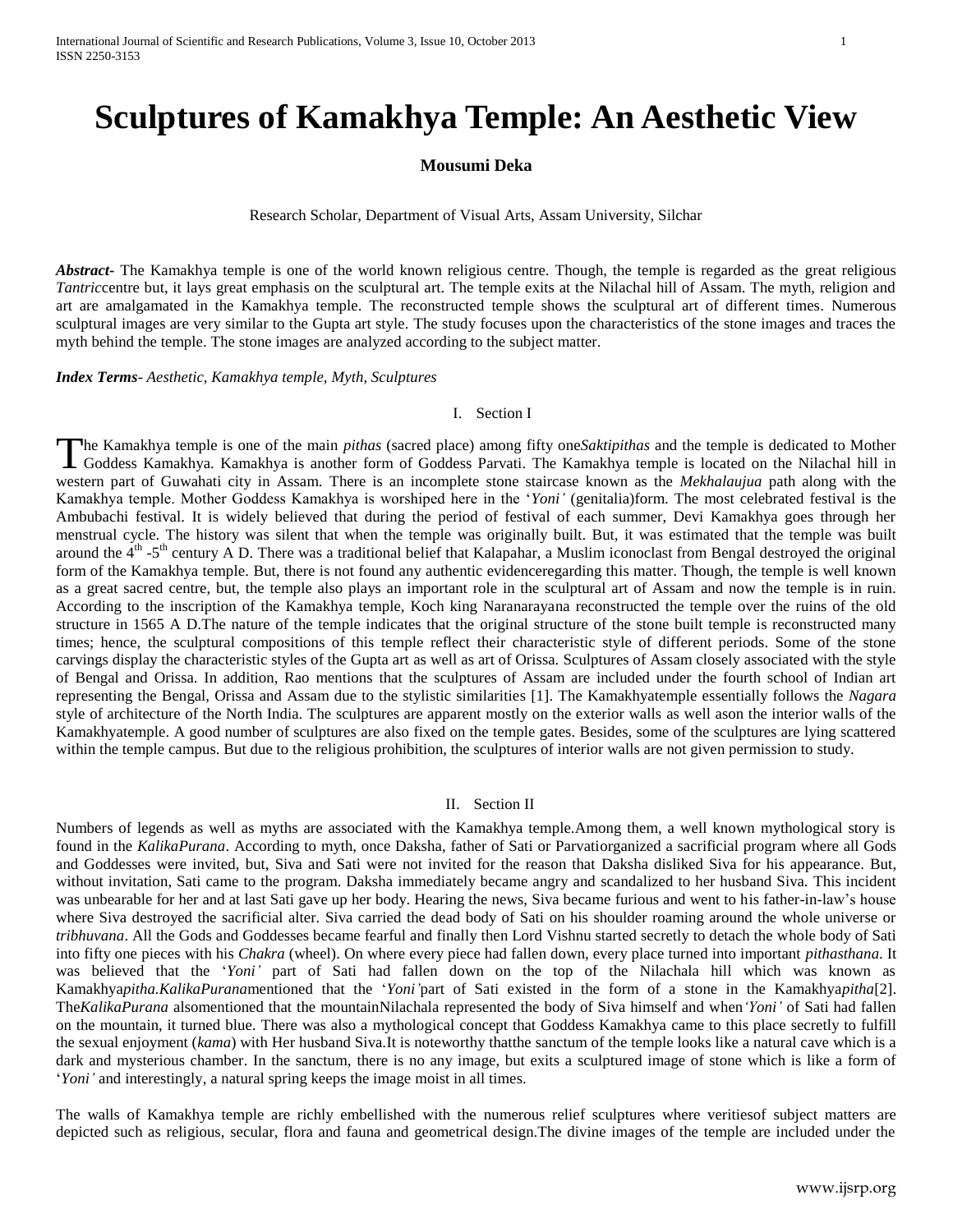religious subject matter and found abundantly. A great number of exquisite figures of the divine images which follow the iconographic rules are inscribed on the outer walls of the sanctum and they serve to evoke the religious feeling of the devotees. To carve the divine images, artists had to follow the rules and principles of the canonical texts, but, added their own creativities also. Mostly, the life size male divine figures are installed on the outer temple walls of this *Sakti* temple. An important aspect is that the images are depicted with emotionally expressive pose as well as gesture. It is noteworthy that the depictions of Siva in his various forms are found. Most of the figures of Siva show the terrific aspect which is called Bhairava. Due to the influence of *Tantricism*, the images of Gods and Goddesses show a tendency of characterize of the terrific and the destructive forms. According to *Agamas*, twenty five sporting forms (*lila-murtis*) of Siva are found in the sculptural representationsand most of them are usually illustrated in the South Indian temples [3]. According to *VishnudharmottaraPurana*, Bhairava appears with flabby belly, round yellow eyes, side-tusks and wide nostrils, and adorns a garland of skulls. He adorns snakes as ornaments with other some ornaments. The complexion of Bhairava is dark as the raincloud and his garment is the elephant"s skin. The image carries several weapons [4].

In the Kamakhya temple, an image of Siva which performs a terrific aspect is inscribed on the outer wall of the sanctum (Figure 1). The image is given four handed where the emblems are the *trisula* (trident)*, khatvanga*(clubof bone with skulls)*, kati-hastamudra* (one hand is half-raised at ease and kept on the hip),*jnana-mudra* (knowledge comes from within)*.* For beautification, the God is fully ornamented with different ornaments. A particularly interesting sculpture is found on the same wall of same attitude which is known as Bhairava (Figure 2). Here, the image"s look is horrible, since, God has a terrible face with protruding teeth. His emblems are the sword, skull, *kati-hastamudra* and an indistinct object. Mythology informed that the skull which God holds was of the gate-keeper of Vishnu. A good number of Bhairava images are observed on the wall of the temple, but every figure"s attributes are different from each other. Interestingly, another image of Siva expresses his terrific aspect through his dancing posture (Figure 3).Considering as a great master of dance and music, the image of Siva is carved in the form of VinadharaDakshinamurti where Siva holds a *vina* in his hands.The head of the dancing VinadharaDakshinamurti is unfortunately mutilated but,a superior craftsmanship is given in the physical form. The lower both hands hold the *vina*while upper right hand holds the *sruka* (sacrificial spoon). The back left hand carries an indistinct object. Interestingly, the God adorns a *mundamala* (garland of skull) and is standing on a dead man.These images are carved in realistic manner with the accuracy of physical details. These images can be regarded to be the best products of sculptural art of Assam. The figures are amalgamated with different characteristic features like full of charm, elegant posture, spiritual expression, simplicity etc. Besides the Bhairava figures, there are also enshrined some others divine images like Surya, Ganesa, Dakshaetc.

Along with these great numbers of the male divine figures, two females Goddesses are associated on the exterior wall of the sanctum.The females are identified as the form of *Sakti* namely Gauri and Uma. Woman is regarded as the form of Mother Goddess. Nature is the symbolic representation of woman who has creative power.According to India mythology, Gauri is the wife of Siva where Uma is another form of Gauri. Here, in the sculptural representation, Gauri is standing in graceful posture and holding a half bloomed lotus in the right hand while the other performs the *kati-hastamudra* (Figure 4). The figure reflects the characteristic feature of the Gupta art in the carving style. According to the treatise, the image of Gauri has to depict like an unmarried girl. Like Gauri, Uma is also almost similar but the figure is holding a mirror which is special emblem of Uma. Since, Uma is holding a mirror; therefore, the figure produces the *Shringar rasa* (erotic sentiment). The sculptors illustratedthe images in the temple architecture not only for divinities, but also add some human characters like subtle human moods as well assome sentiments. Artists gave more concentration to show adequate sensitivity and charming qualities in carving of the female sculptures.Therefore, the images become more lifelike on the stone surfaces. Some others mutilated stone blocks display the representations of female divine beauty (Figure 5). These sculptural pieces are also reflection of the Gupta style.The females are very sensuously carved. "*The sensuous figures that sculptors made not only commanded the admiration from the beholders but also excited their senses finally leaving an experience of ecstasy. Thus a piece of beauty turns as a source of delight and pleasure*" [5]. Proportionatelythe figures are well carvedoutwherethe physical beauty of the femalesis transferred into the spiritual beauty. A unique representation of female is shown in meditation posture (Figure 6). The treatment of the carving of the figure is like Indian terracotta style. Another image of woman is exposing openly her genital organ. This type of figure is carved on the temple wall due to the influence of *Tantricism*.

The secular themes which are the everyday life of the human societies are depicted in the temple art. In the secular theme, numbers of scenes are carved out. A recognizable sculptural composition is found on the gate of the temple where the composition is of mother and child (Figure 7). The woman is engaged in suckling her child in seated posture. Through the sculpture, a mother aspect is focused. Some other important scenes display where a female is engaged in supplying water to a male who is in thirsty. Another scene represents a robust male who is eating something. A scene which is very uncommon representation is inscribed on the temple wall. According to scene, a man is carrying a heavy load over his head. Some stone blocks are illustrated with the representations of dance posture and erotic posturewhich are found within the temple campus.

The flora and fauna are the important parts for the decoration of the temple architecture. The depictions of the flora and fauna have been always connecting to the nature with its blessings as well as rhythms. These are used in the temple building for auspiciousness as well as for the beautification of the temple. The depictions of the floral motif in the Kamakhya temple can be considered as important part for the ornamentation. Mostly, the floriated motifs are carved on the outer walls of the sanctum of the temple where the lotus is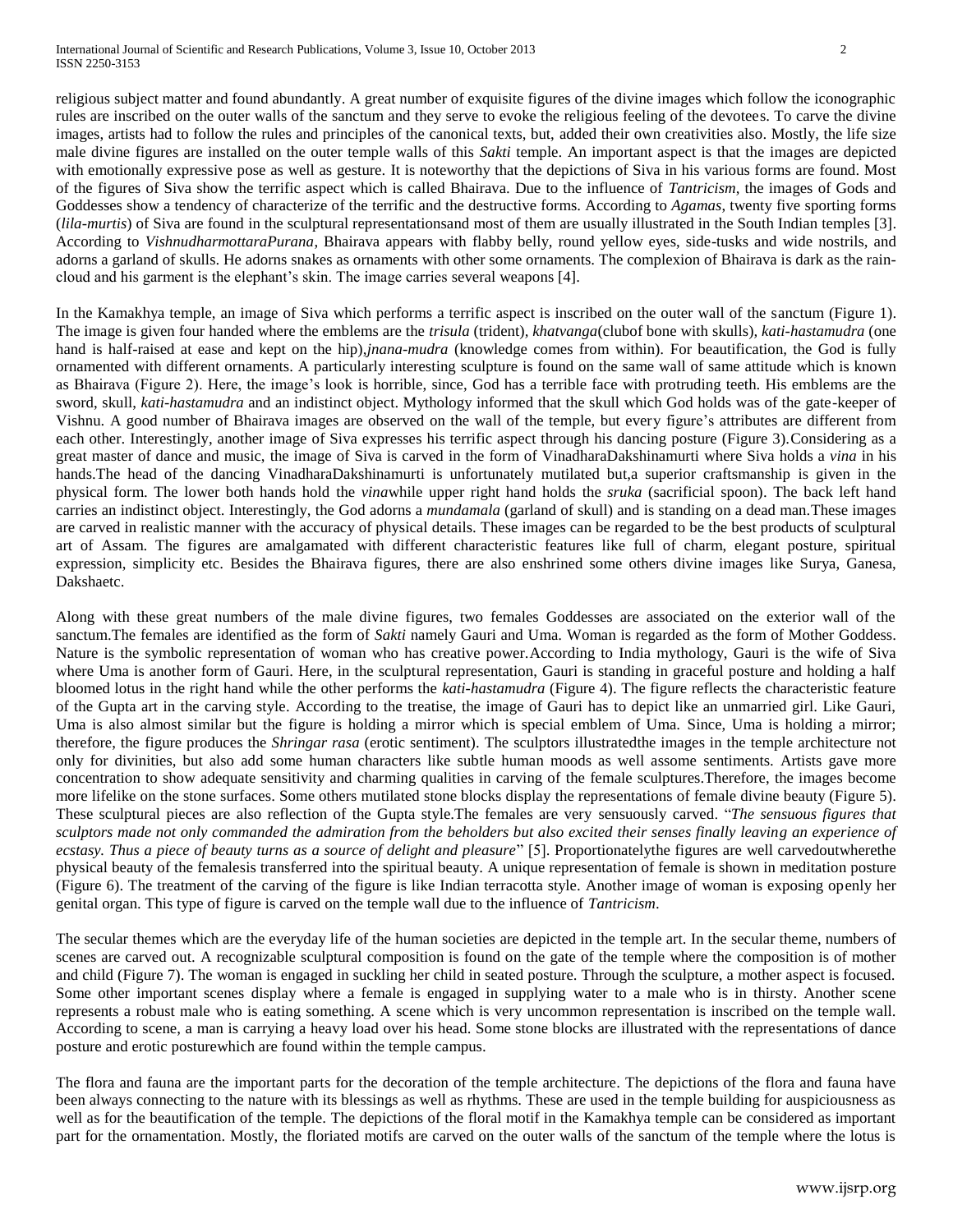the major flower motif. Lotus is considered as most sacred flower for all religions and signified the emblem of beauty.It is regarded as one of the auspicious motifs among the eight sacred motifs. Besides, lotus is given as pedestal to the most of the Gods and Goddesses of this temple. Different kinds of floral motifs are amalgamated with the geometrical design (Figure8). A carved stone block which is found within the temple campus shows the unique representation of creeper motif in interlacing pattern. Interestingly, a man is holding the two branches in his hands of this creeper motif which are carved in realistic manner. ".........*animals and floral patterns have throughout the history of Indian sculpture been treated with far more realism than the figures of men and Gods*" [6]. The carved creeper motif shows the characteristic style of Gupta art.

The Kamakhya temple contains the fauna motif in limited numbers where the lion is given more prominent place. For example, a broken door sill depicts a *mangalakalasa*(auspicious jar) which is flanked by two running lions in opposite direction with raised tails and their heads bent towards the *mangalakalasa*are commonly met in the sculptural art of Assam (Figure 9). *MangalaKalasa* is also one of the members among the eight auspicious symbols. Besides, a very common motif which is *gaja-simha* found on the temple wall. In this motif, a huge lion is seated vertically by his back legs on an elephant which is small in size. This type of sculptural representation is also displayed as an architectural device in the Orissa temples. Another stone block shows two lions are joined by one lion head which are fixed on the upper part of the temple. Possibly, this sculptural part is used as architectural device in the original Kamakhya temple. Some Gods are composited by the human and animal figure together such as Ganesa of elephant headed,Daksha of goat headed etcwhich are found on the temple walls.

#### III. Section III

Thus, it can be concluded that the temple art is the reflection of broad aspects such as myth, believes, mythology, customs and cults which are clearly as well as aesthetically reflected through the sculptural motifs found in the symbolic representations.Amalgamations of different myths as well as the sculptural parts enhanced the grandeur of the whole architectural part of the Kamakhya temple. Though, the Kamakhya temple is influenced by other parts of India but the regional variation is proper represented in some of the elements. The sculptural compositions are nicely arranged in the Kamakhya temple to create the most sophisticated ideals of aesthetic effect.Each sculptured figure is able to provide different aesthetic sentiments called *Navarasa* to the viewers.

### References

- [1] Rao, T. A. G., *Elements of Hindu Iconography*, Vol. I, Part. I, The Law Printing House, Madras: 1914, p. 37
- [2] *Heritage of Kamakhya on The Nilachala Hill*, Vivekananda Kendra Institute of Culture, Guwahati: 2010, p. 12
- [3] Sastri, H. K., *South Indian Images of Gods and Goddesses*, Government of Madras, Madras: 1916, p. 89
- [4] Rao, T.A.G., *Elements of Hindu Iconography*, Vol. II, Part I, The Low Printing House, Madras: 1916, p.177
- [5] Mishra, T. N., *Feminine Beauty in Indian Art and Literature*, D. K. Printworld (p) Ltd., New Delhi: 2007, p. 4
- [6] Khandalavala, K.J., *Indian Sculpture and Painting: An Introductory Study*, D.B. Taraporevala Sons &Company, Bombay: 1983, p. 11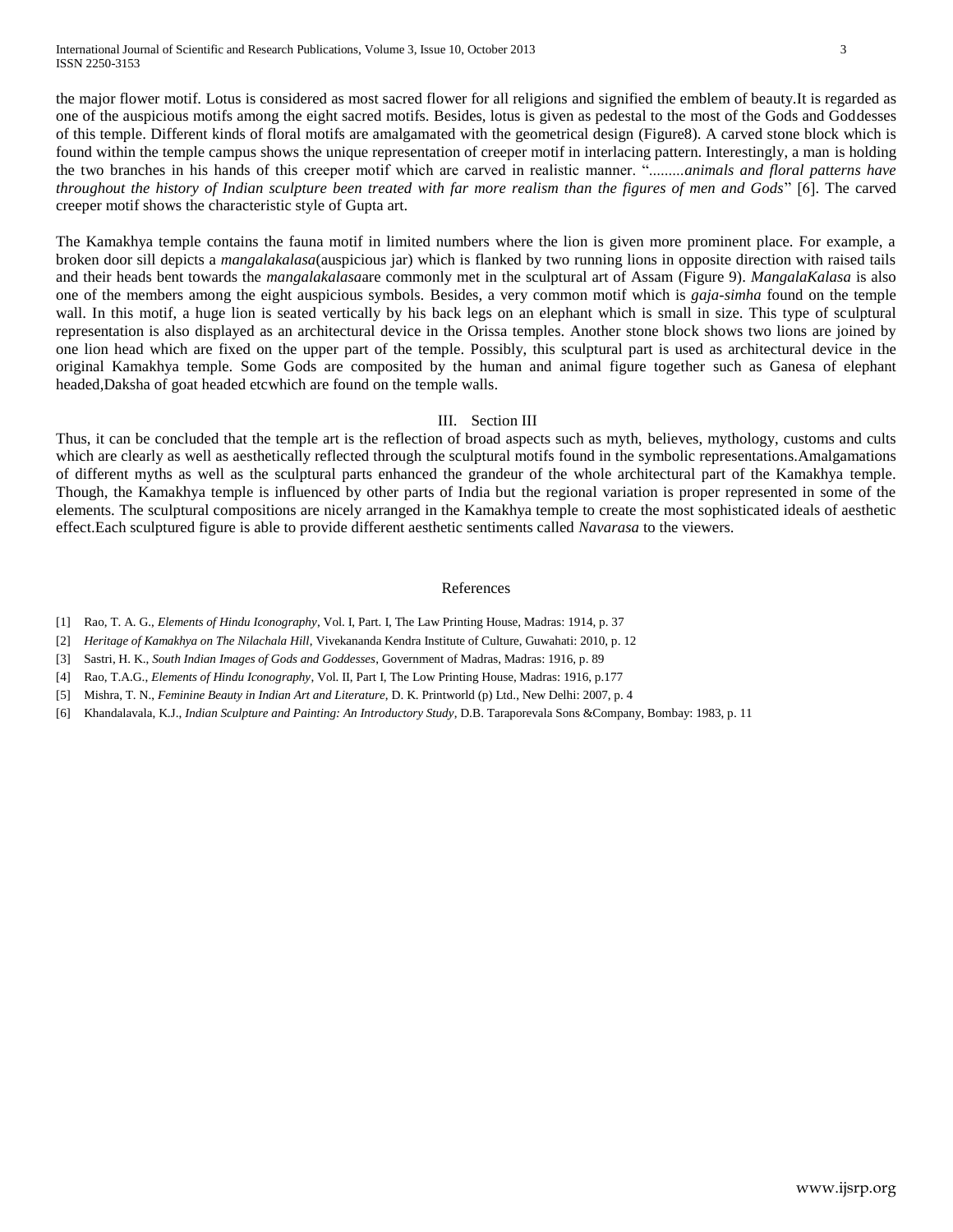# Figures









Figure 8 (Floral design)Figure 9 (Lions with *mangalakalasa*)